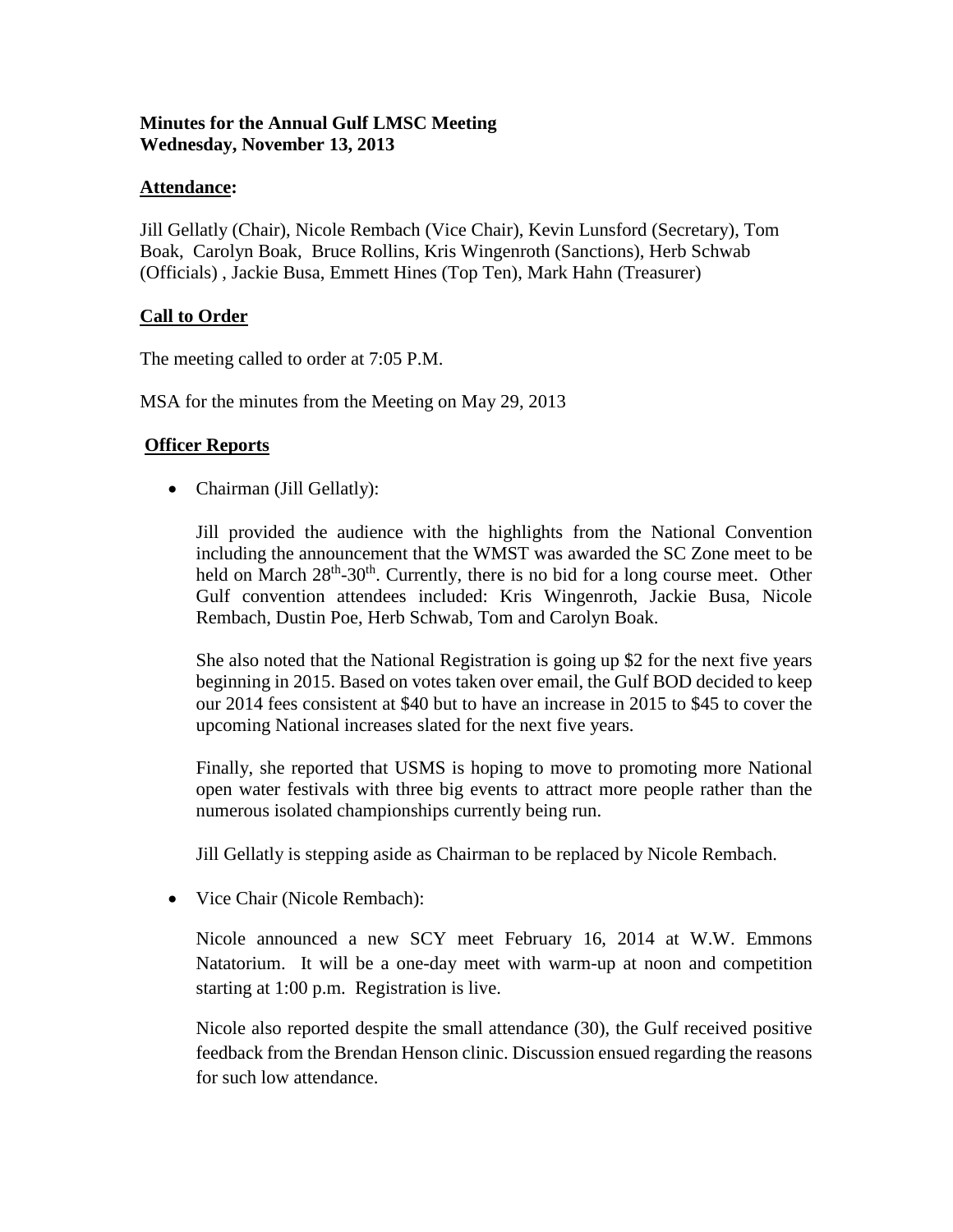• Treasurer (Mark Hahn):

With an increase in offering of clinics (2) for members, the Gulf saw expenses outpace revenue by \$10,918.85. The only outstanding expenses include convention reimbursements. Ending cash balance is \$17,813.59 with \$30,000 in the certificate of deposits for a total of \$47,813.59.

• Secretary (Kevin Lunsford):

Annual meeting minutes need to be made available to the National office by April 2014.

• Registrar (Scott Campbell)- Not in attendance but via email Scott reported the following:

As of October 31, 2013, there were 1218 registered swimmers with the Gulf LMSC.

- Website (Sheila Baskett): Not in attendance
- Top Ten Recorder (Emmett Hines):

Long Course top ten has been submitted. Steve White did the documentation for the world records from the Woodlands meet.

• Officials (Herb Schwab):

Herb reported he is now a member of the USMS Officials committee. And he gave a brief explanation of changes regarding the breaststroke and butterfly turns and touches.

• Officials/Sanctions (Kris Wingenroth):

There are currently two sanctioned meets with the Jesse Coon on January 25 and the Sweetheart meet on February 16.

With the increased cost of insurance USMS Open water events, there was discussion about the option of having Masters participants use the one day USA registration (\$10) option since our only OW events are run in the same venue as the USA events.

• Fitness Chair (Markel Marler)- Not in attendance